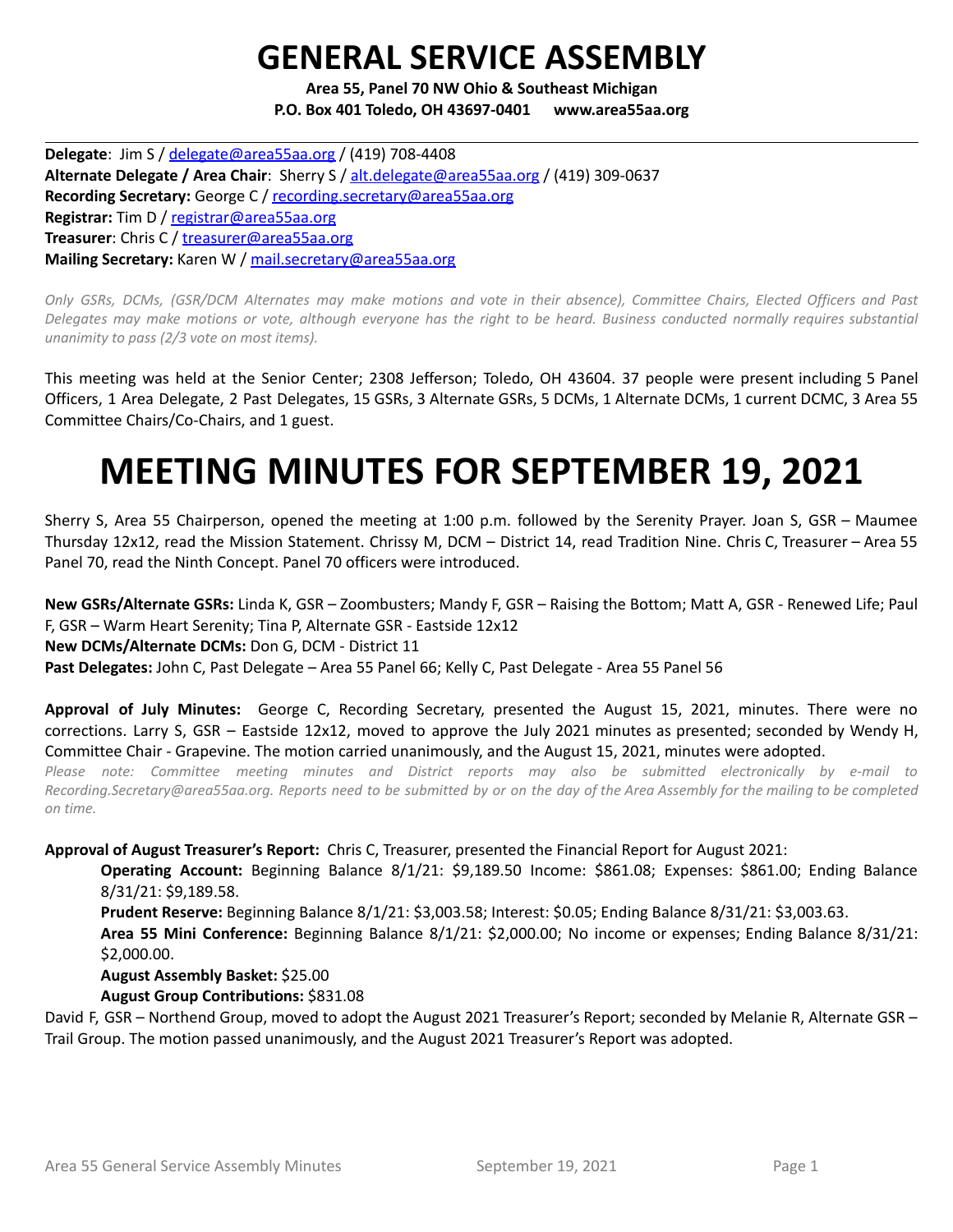## **COMMITTEE/LIAISON REPORTS**

## **Archives:** / Billy S / [archives.chair@area55aa.org](mailto:archives.chair@area55aa.org)

### No report was given.

The Archives Committee meets the 4th Monday of each month, 6:30 p.m., Tim Horton's - 2621 Navarre Ave; Oregon, OH; *although may be suspended during the Coronavirus pandemic.*

### **Multi-District Correctional:** Dawn F and Geno F / corrections.chair@area55aa.org/

Geno F, Committee Co-Chair, gave a verbal report and submitted two written reports. The Committee met on August 25, 2021 at Central Office, with 8 members present (including 2 new members). The Committee met 3 out of 3 Driver Intervention Program commitments. The group commitments for the DIP program for the remainder of 2021 are posted at area55aa.org. There is now no limit to the number of people from a group that can attend the DIP program. For CTF-Men's Campus, committee members held meetings with 1-5 CTF men present each week in August. The co-chairs will contact CTF-Men to discuss ways to increase attendance. An additional member is getting trained to support the CTF-Men's weekly meeting. The CTF-Women's weekly meeting is a closed meeting between members of the Corrections Committee and CTF women. There have been 25 per week in attendance. 2 new committee members will be trained to assist with CTF-Women. Work Release has still remained closed. The Committee recently had a member that got approved at the TCI-prison, with two other members still pending. Chrissy Harper, DCM – District 14, needs help with conducting the in-person weekly meetings at the Allen-Oakwood Correctional Institution (AOCI).

The Corrections Committee also met on September 15, 2021, at Central Office, with eight members present (including two more new members). The Committee fulfilled all 3 Driver Intervention Program commitments. For the LCCC (Lucas County Corrections Center), the Committee has not had any communication with the facility since May. The Committee will reach out to LCCC to see when meetings will resume. The Committee spoke with a CTF-Men's employee about increasing attendance at the weekly meeting. CTF-Men's is looking at making it a requirement for the men with alcohol-related problems to meet their treatment plan goals (This could result in 25-30 men out of 85-90-bed capacity attending meetings). Also for CTF-Men's, a second committee member was PREA trained. The CTF-Women's facility has plans to move their campus to the 2001 E. Central Avenue (prison campus) this year. A second committee member also received training for the CTF-Women's facility. Two more committee members were also approved at the TCI-prison facility, just awaiting orientation. The Committee's goal with the TCI-Prison is to have three members available to cover each meeting. The next meeting will be held October 20<sup>th</sup> at 6:30 p.m. at Central Office.

The Multi-District Correctional Committee has changed their meeting time. The Committee will now meet the 3<sup>rd</sup> Wednesday of each month at 6:30 p.m. at Central Office; the Committee may meet at an alternate location – for more information, visit *area55aa.org.*

## **CPC/PI:** Mary Beth D / [cpc.pi@area55aa.org](mailto:cpc.pi@area55aa.org) /

Mary Beth D, Committee Chair, gave a brief report and submitted a written report. The Committee met on September 15 at Central Office with five members in attendance. On September 8, Committee members Mary Beth D and Karen W presented to the UTMC Internal Medicine Program Credentialing staff. Due to Covid, this presentation was done via WebEx. The presentation focused on what A.A. does do – put on meetings, offer a 12-stesp program of recovery, and sharing experience with anyone seeking help with a drinking problem. The Committee will follow up with the UTMC Psychiatry Department, whom the Committee presented to this past year. The Committee will continue to work with the Zepf Center, who now administrates the SAMHSA (Substance Abuse and Mental Health Services) grant that addresses mental health, substance abuse, crisis care, care coordination with hospitals, schools, and law enforcement (this grant was previously at Rescue Crisis). The Committee contacted the Oxford Houses, who has six single home recovery houses in the Toledo area. The Committee contacted the ProMedica EAP Program office in Lima and will work on contacting other ProMedica EAP offices. The Committee plans to pursue contacts with local hospital psychiatry departments, including Flower Hospital, St. Charles, and St. Vincent's. The Committee is working on contacting various prisons/facilities, probation departments, legal associations (including the Toledo Bar Association, Family Court, Domestic Relations Court, area judges, and other legal offices), and clergy. The Committee is also sending out PSAs to TV stations 13ABC, WTVG24 NBC, 11 WTOL, and WGTE Public Media, and has plans to send to local radio stations as well. The Committee will work with Chrissy H, DCM – District 14, for Lima area facilities. The next meeting of the CPC/PI Committee will be Wednesday, October 20, 5:30 p.m. at Central Office.

*The CPC/PI Committee meets the 3rd Wednesday of each month, 5:30 p.m., at Central Office.*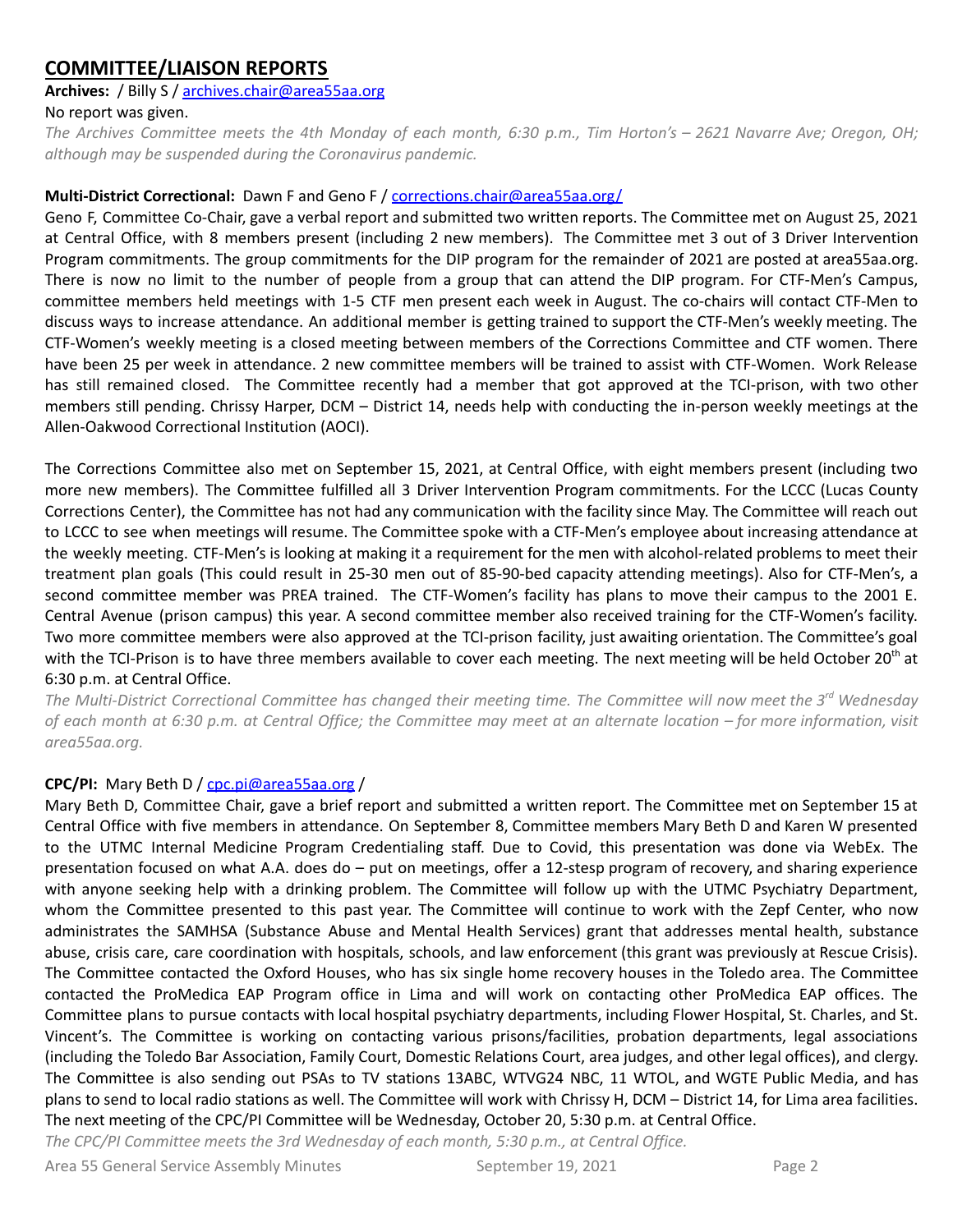#### **Grapevine:** Wendy H / [grapevine.chair@area55aa.org](mailto:grapevine.chair@area55aa.org)

Wendy H, Chair, gave a brief report and submitted a written report. The Committee met on September 9, 6:00 p.m. at Rudy's Hot Dog, with four members attending. The Committee attended the District 3 workshop and the Starlight Anniversary, both of which had book sales. The Committee has been invited to attend the Oregon Hope Anniversary on October 6. The next Committee meeting will be October 11, at 6:00 p.m., at Rudy's Hot Dog on Monroe Street.

*August Financial Report: Beginning Balance \$110.25, Book Sales \$207.00, Book Order -\$196.00, Ending Balance \$121.25*

Lisa C, Committee Chair – Website, moved to approve the August financial report; seconded by Dave F, GSR – Northend. The motion passed unanimously, and the August Grapevine Financial Report was adopted.

The Grapevine Committee meets the 2nd Monday of each month, 6:00 p.m., Rudy's Hot Dog on Monroe Street.

#### **Accessibilities:** Matt A / [accessibilities@area55aa.org](mailto:accessibilities@area55aa.org) /

Matt A provided a brief report and also submitted a written report. The Committee met on September 18 with five people present. The Committee passed out the current list of Shut-Ins to review. The Committee will be coordinating with Area-55 sponsored online meetings for shut-ins, noting that tablets can be used to help shut-ins establish a Zoom account. The Committee will resume mailing shut-in cards. The Committee is also reviewing resuming an interpreter at some meetings. The Committee raised an issue with the assembly that the meeting directory does not list meetings that are 'handicap accessible.' The next meeting of the Accessibilities Committee will be October 25, at 6:30 p.m. at Central Office.

The Accessibilities Committee meets the 2nd Monday of each month, 6:30 p.m., at Central Office; although may be suspended *during the Coronavirus pandemic.*

#### **Group Services:** John C / [groupser.chair@area55aa.org](mailto:groupser.chair@area55aa.org) /

John C, Chair, gave a brief report and submitted a written report. The Committee met on August 23, 6:00 p.m. at Central Office, with five people present. The Committee set up a table at the Intergroup picnic and passed out information about the Committee. The Committee is also reaching out to groups and DCMs to make sure information is correct on the Meeting Guide app. The next Group Services Committee meeting will be September 20, 6:00 p.m. at Central Office.

*The Group Services Committee meets the fourth Monday of each month at 6:00 p.m. at Central Office.*

#### **Website:** Lisa C / [web.comm.chair@area55aa.org](mailto:web.comm.chair@area55aa.org) /

Lisa C, Committee Chair, gave a brief report and submitted a written report. The Committee met Tuesday, September 7, 6:00 p.m. via Zoom with three members present. The Committee discussed ongoing meeting changes to online and in-person meetings. The webmaster will continue to post old newsletters to the area website. The Committee drafted a letter to home groups utilizing the area-reimbursed Zoom accounts that they may consider purchasing their own Zoom account, as the area may discontinue shared-access to accounts. The next meeting will be Tuesday, October 5, 6:00 p.m. via Zoom.

#### *August website statistics: 3,959 unique visitors, 7,082 total visits, 88,104 total pages viewed*.

The Website Committee has rescheduled their meetings to the first Tuesday of each month at 6:00 p.m. at Zoom meeting ID *273-332-805, password 830.*

**Northwest Ohio/Southeast Michigan Intergroup:** No Intergroup Report.

**NOCYPAA Liaison:** Connor G (Northwest Ohio Committee of Young People in AA) No report was given.

## **MONCYPAA Liaison:** Logan T

No report was provided.

## **DISTRICT COMMITTEE MEMBER ("DCM") REPORTS**

## **DCM Chair:** Kimbrough P, District Committee Member Chair

Kimbrough P, DCM Chair, gave a brief report. The District Committee Member meeting was held at 11:30 a.m. today at the Senior Center. 7 DCMs were in attendance as well as five guests. The Group Services Committee asked the DCMs to ensure group information is correct with the Meeting Guide App. There was discussion about getting Alternate DCMs in each district, as positions will rotate in January. The DCMs will be hosting Unity Day on October 2 at Providence Lutheran Church on Airport Highway, in the Family Life Center, from 8 a.m. to noon.